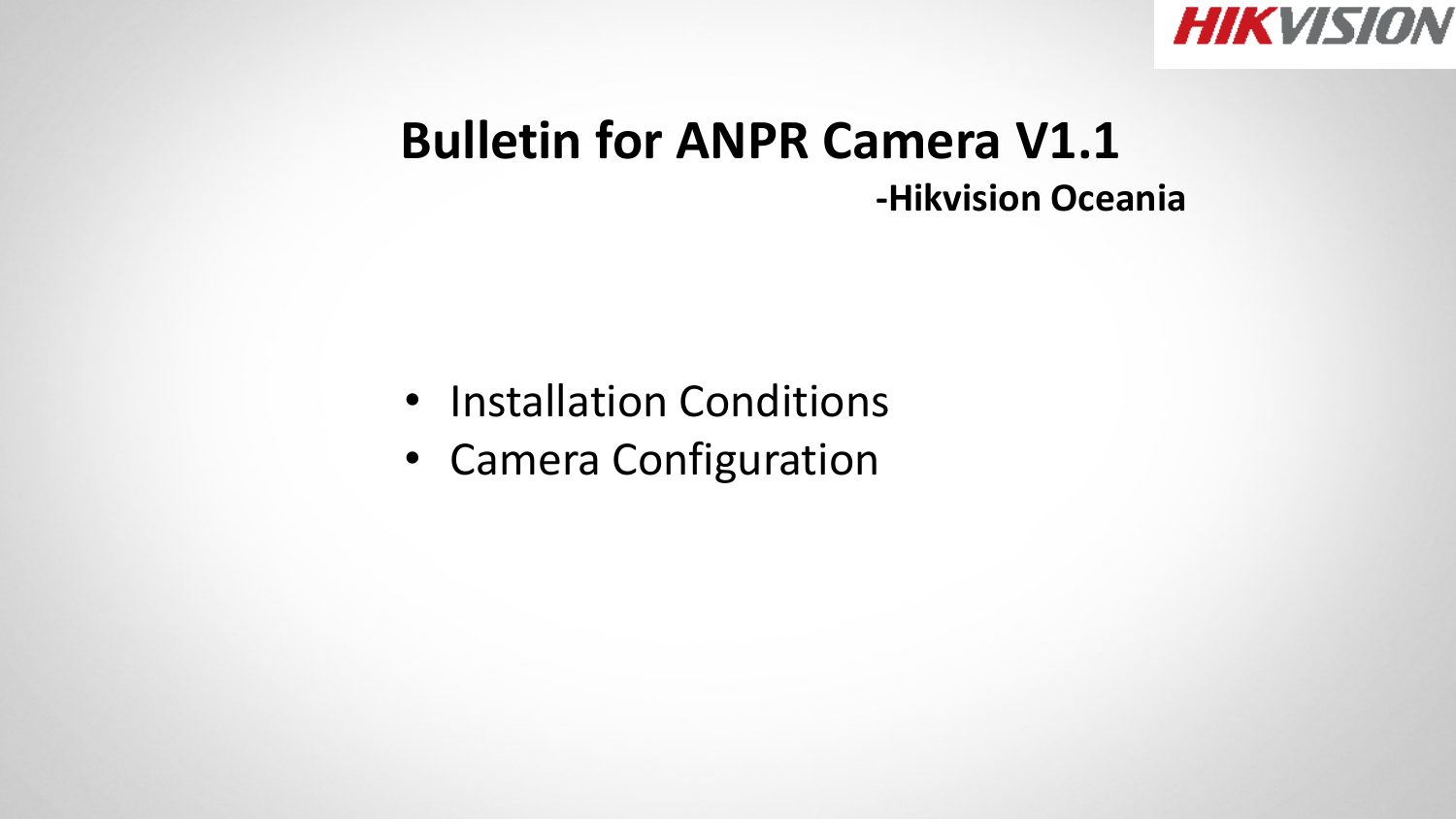## **Installation Conditions**





- Mounting height of ANPR camera should be between **2-6 meters** .
- Distance between ANPR camera and detection area should be between 7-30 meters. Different detection distance requires different lens.

#### **8-32mm: 7-26 meters 11-40mm: 10-32 meters**

- Number plate need to be horizontal in the detection area.
- Camera should focus on number plate.
- Horizontal pixels of the plate number in image should be between **100-200 pixels**.
- **SD card** is recommended to ensure on-board number plate information storage.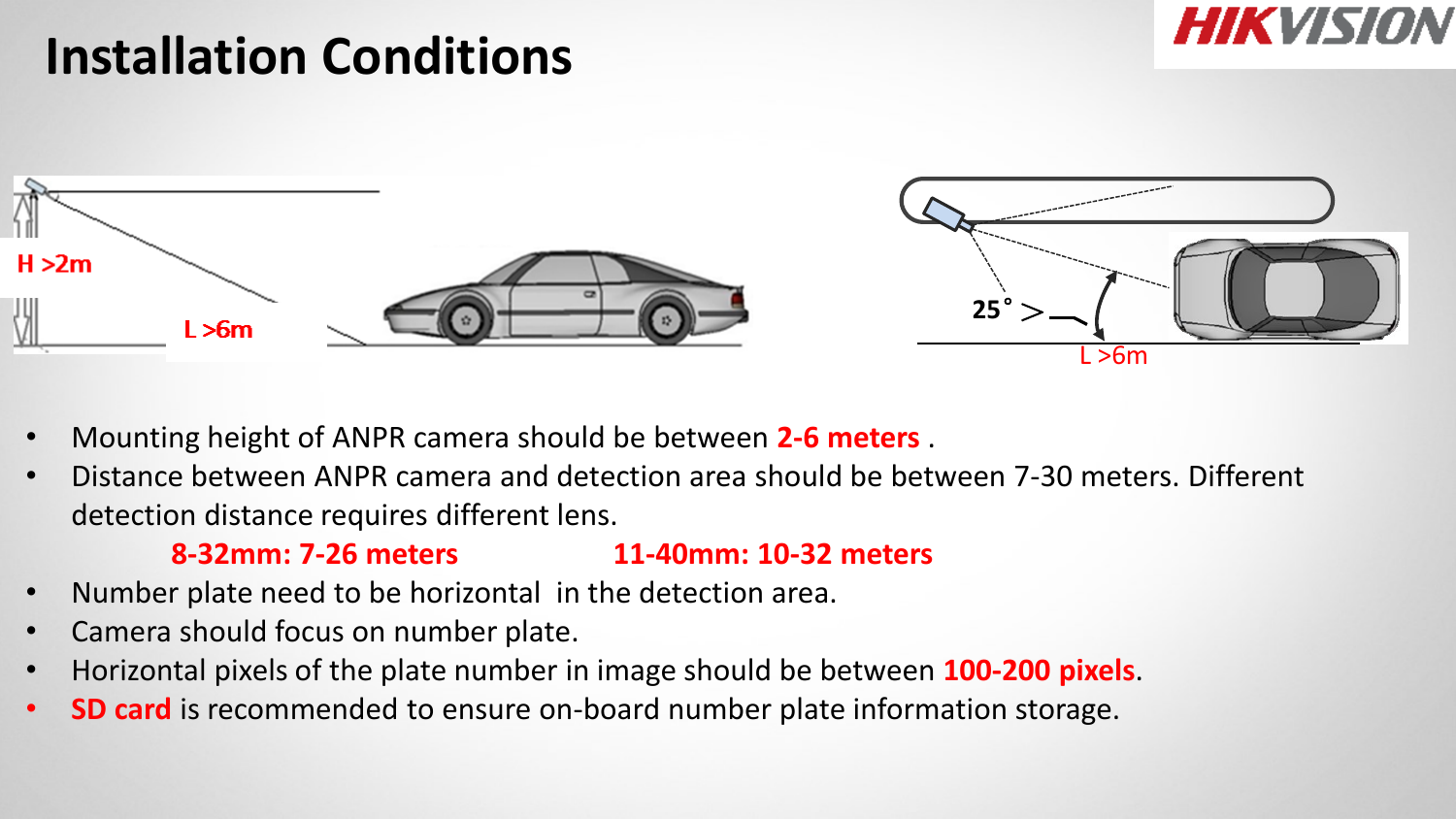#### **HIKVISION**



Qualified sample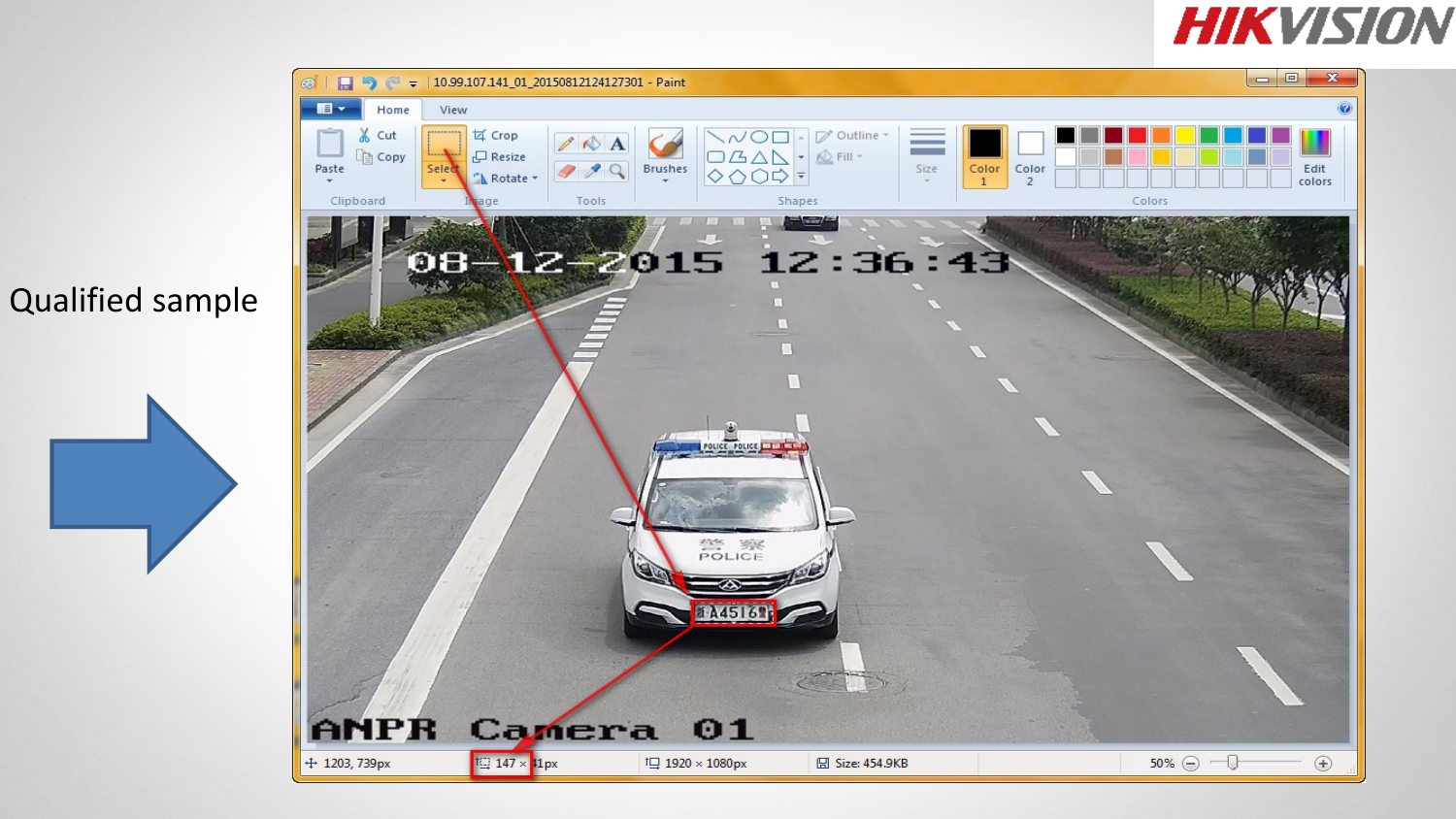### **HIKVISION**

# **Camera Configuration**

- Zoom the camera in to a suitable focal range
- Capture a picture in the local web, and use PC tool 'Paint' to open the image
- Click 'Select' button and draw a square in the number plate, resolution of number plate will be shown automatically. **Make sure the horizontal resolution is between 100-200**
- Repeat above steps until the image meet the requirements

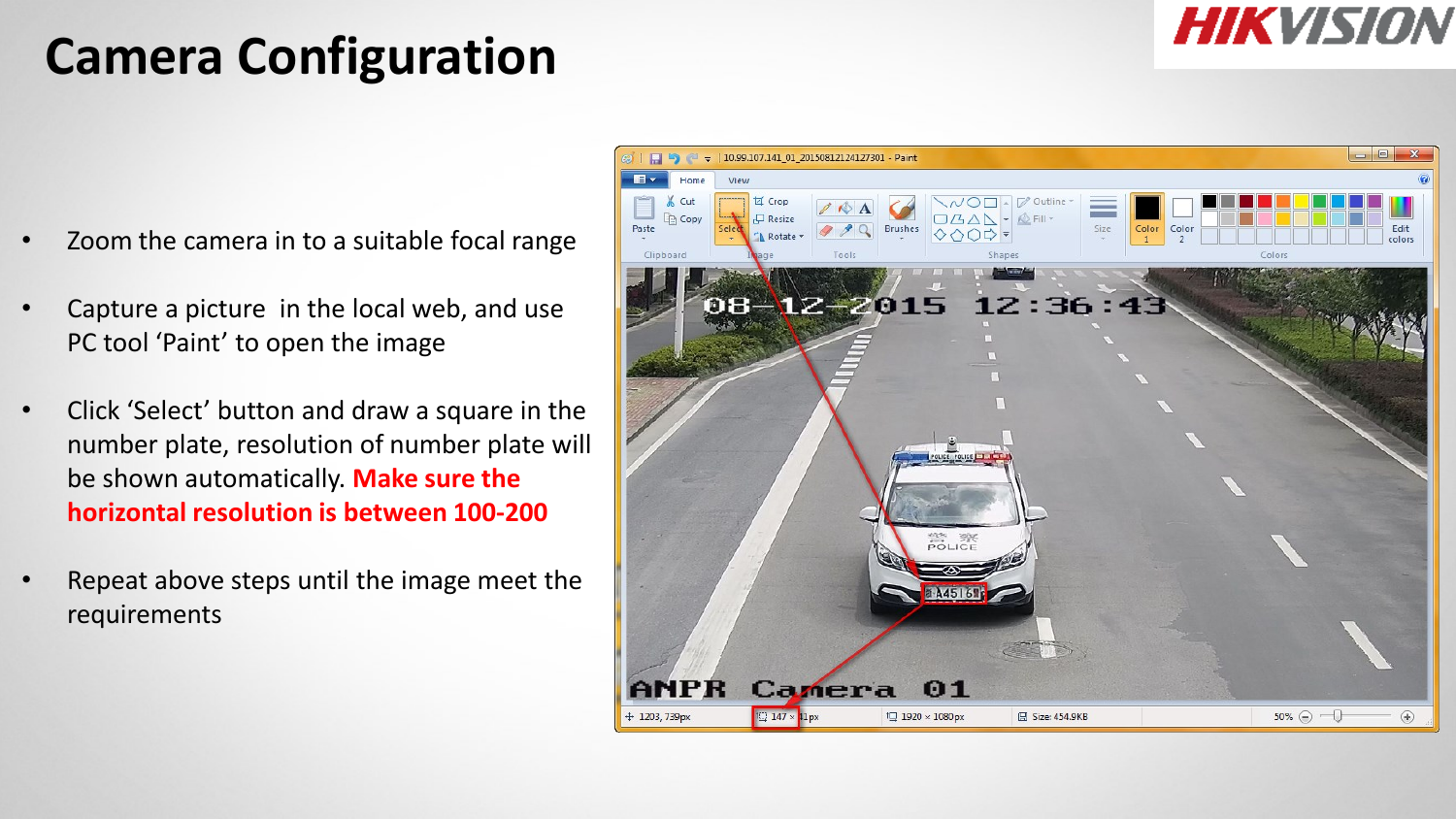# **Camera Configuration**

- Go to local web of the camera, enable 'vehicle detection' function
- Draw a detection area in the image , like the image on the right
- If the pixel of the plate is larger than 130, set "big "for the plate mode . Otherwise set the "small" for the plate mode.



**HIKVISION** 

| Total Number of Lanes |       |  |
|-----------------------|-------|--|
| Plate Mode            | `mall |  |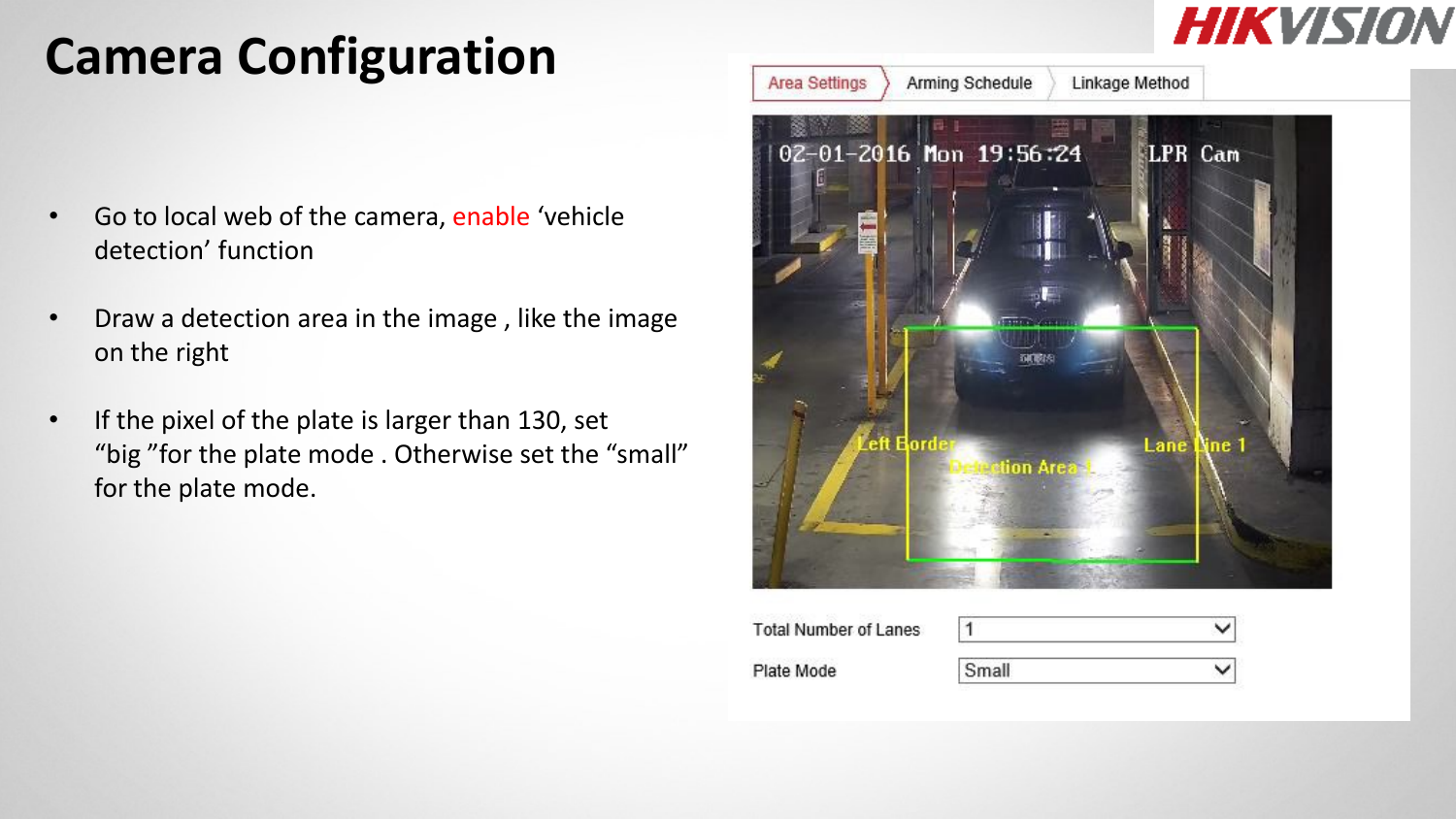### **HIKVISION**

# **Camera Configuration**

| 1/25s |  |  |
|-------|--|--|
|       |  |  |

1/50s ~1/100s

1/100s ~1/150s

 $1/150s \approx 1/500s$ :

| 5   | 1/100  |
|-----|--------|
| 40  | 1/500  |
| 100 | 1/1000 |
| 200 | 1/2000 |

Lower the exposure time to **1/150s ~ 1/2000s** according to vehicle speed.

U210F

**C197S** 

| <b>Exposure Settings</b> |        |
|--------------------------|--------|
| Iris Mode                | Manual |
| <b>Exposure Time</b>     | 1/25   |
| Gain                     | 100    |